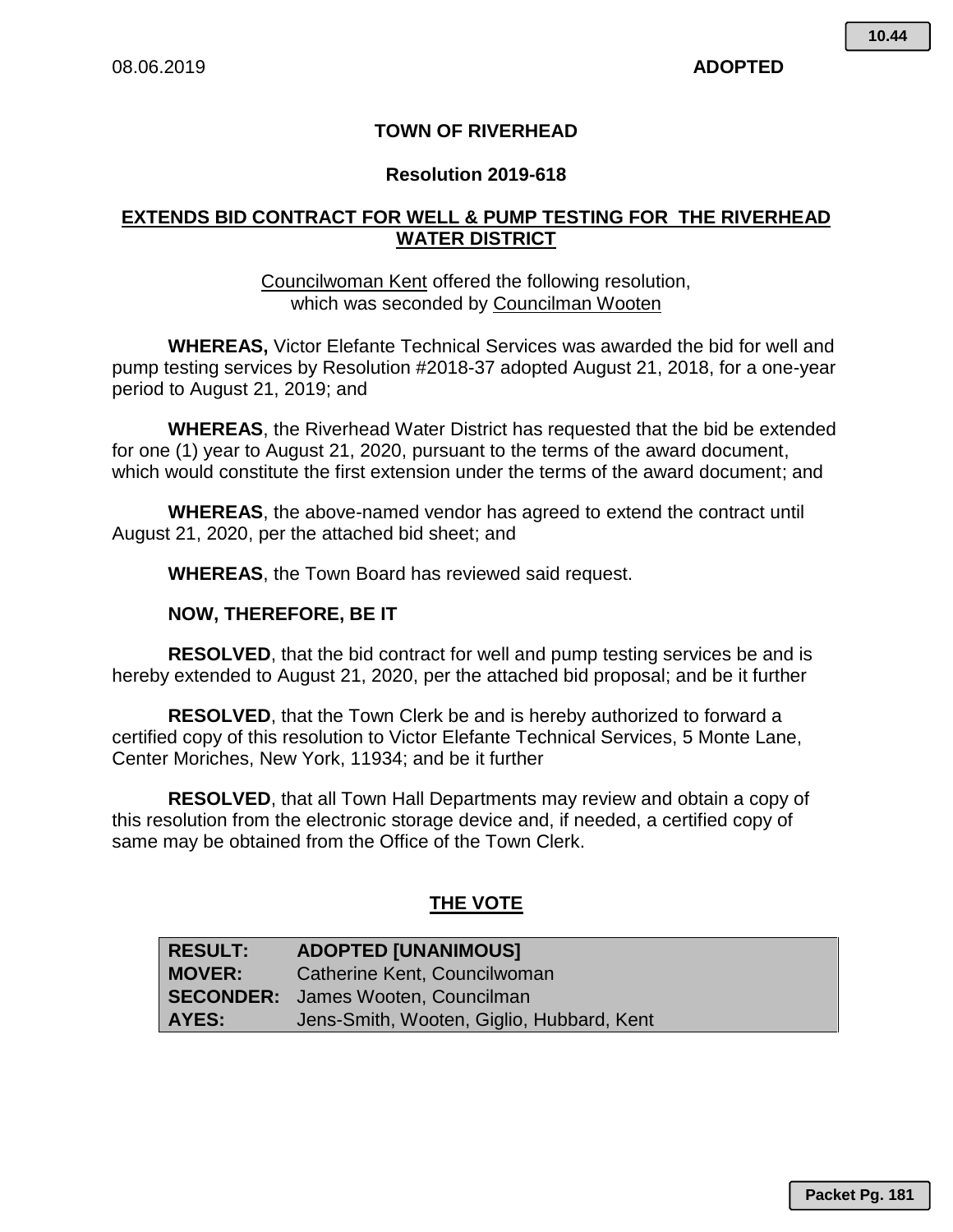# **FISCAL IMPACT STATEMENT OF PROPOSED RIVERHEAD TOWN BOARD LEGISLATION**

| А.                                                                                                                                                                                                                                                                                    | <b>Type of Legislation</b>                                                                                             | Resolution<br>X<br>Local Law     |                    |  |  |
|---------------------------------------------------------------------------------------------------------------------------------------------------------------------------------------------------------------------------------------------------------------------------------------|------------------------------------------------------------------------------------------------------------------------|----------------------------------|--------------------|--|--|
| В.                                                                                                                                                                                                                                                                                    | Title of Proposed Legislation: EXTENDS BID CONTRACT FOR WELL & PUMP TESTING FOR THE RIVERHEAD WATER<br><b>DISTRICT</b> |                                  |                    |  |  |
| C.                                                                                                                                                                                                                                                                                    | Purpose of Proposed Legislation: EXTENDS BID                                                                           |                                  |                    |  |  |
| D.                                                                                                                                                                                                                                                                                    | Will the Proposed Legislation Have a Fiscal Impact?                                                                    | Yes $\rule{1em}{0.15mm}$ No $X$  |                    |  |  |
| Е.                                                                                                                                                                                                                                                                                    | If the answer to section D is "yes", select (a) or (b) below and initial or detail as applicable:                      |                                  |                    |  |  |
| The fiscal impact can be absorbed by Town/department existing resources set forth in approved Town Annual Budget<br>(a)<br>(example:routine and budgeted procurement of goods/services)*if selecting E(a), please initial then skip items<br>RH.<br>F,G and complete H,I and J;<br>or |                                                                                                                        |                                  |                    |  |  |
| The description/explanation of fiscal impact is set forth as follows:<br>(b)                                                                                                                                                                                                          |                                                                                                                        |                                  |                    |  |  |
| If the answer to E required description/explanation of fiscal impact (E(b)), please describe total Financial Cost of Funding over<br>F.<br>5 Years                                                                                                                                    |                                                                                                                        |                                  |                    |  |  |
| <b>Proposed Source of Funding</b><br>G.<br>Appropriation Account to be Charged:                                                                                                                                                                                                       |                                                                                                                        |                                  |                    |  |  |
| <b>Grant or other Revenue Source:</b>                                                                                                                                                                                                                                                 |                                                                                                                        |                                  |                    |  |  |
| Appropriation Transfer (list account(s) and amount):                                                                                                                                                                                                                                  |                                                                                                                        |                                  |                    |  |  |
|                                                                                                                                                                                                                                                                                       |                                                                                                                        |                                  |                    |  |  |
|                                                                                                                                                                                                                                                                                       | H. Typed Name &<br>Title of                                                                                            | <b>Signature of Preparer</b>     | J. Date<br>7/23/19 |  |  |
|                                                                                                                                                                                                                                                                                       | Preparer: Robin<br>Halpin                                                                                              |                                  |                    |  |  |
|                                                                                                                                                                                                                                                                                       |                                                                                                                        | <u>b</u> in Halpin<br>8/6/2019   |                    |  |  |
|                                                                                                                                                                                                                                                                                       | K. Accounting Staff<br>Name & Title                                                                                    | L. Signature of Accounting Staff | M. Date            |  |  |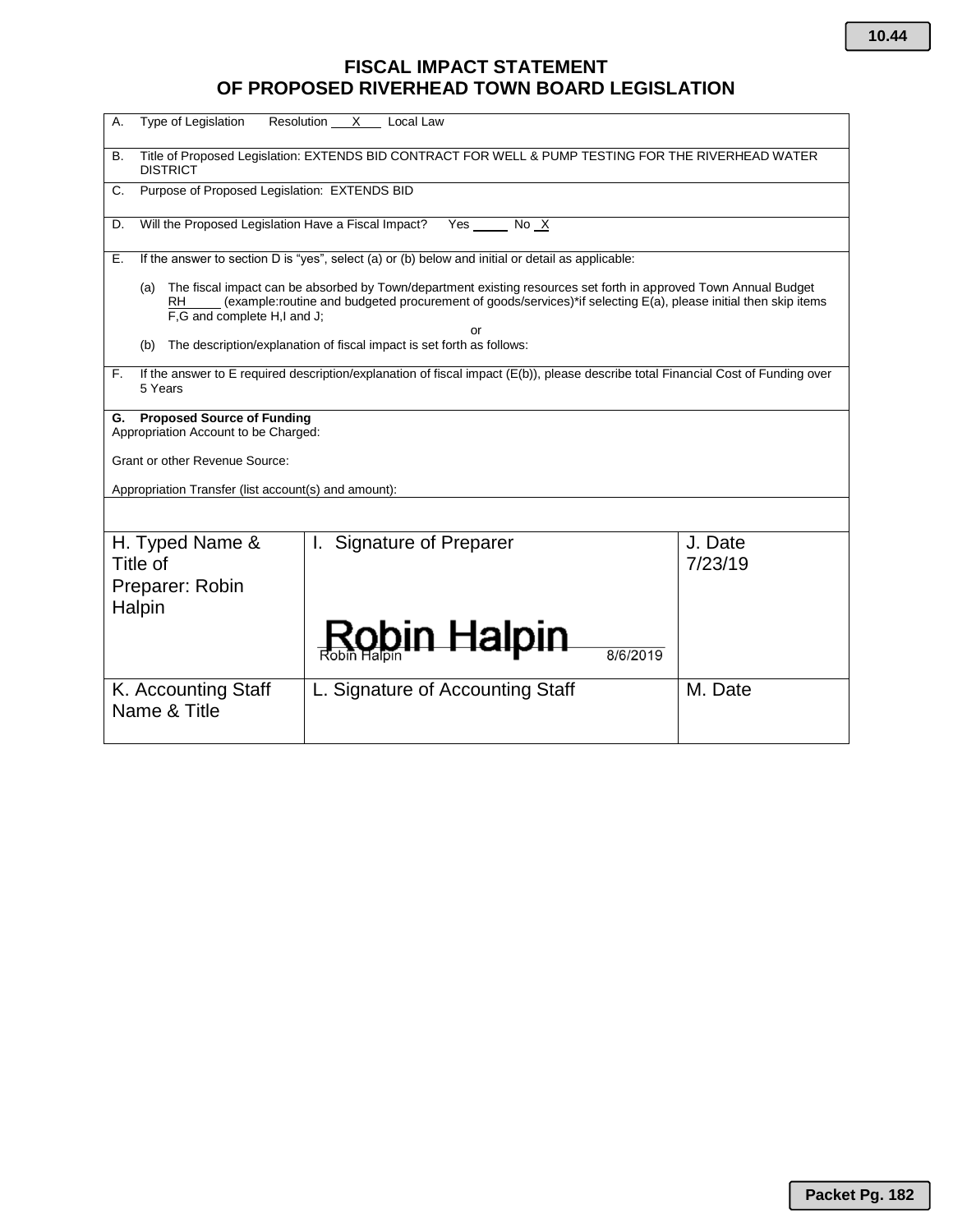Attachment: Well & Pump bid ext (2019-618 : Well & Pump Testing Bid Ext)



# **RWD Riverhead Water District**

Mark K Conklin, Superintendent 1035 Pulaski Street, Riverhead, New York 11901 Phone: 631-727-3205 FAX: 631-369-4608

# **Bid Extension Notice**

To: **Victor Elefante Victor Elefante Technical Services** 

From: **Riverhead Water District** 

Date: July 22, 2019

Subject: **Extension of Bid Services** 

This letter is to inform you that our current bid contract with you for well and pump testing services will expire on August 21, 2019.

The Town of Riverhead would like to extend this contract for a period of one (1) year until August 21, 2020, at the current bid price attached to this notice. This will be the first extension under the terms of the current contract.

If this extension meets with your approval, please complete the bottom portion of this extension notice and return it to us within the next five (5) business days.

Date:

**VICTOR ELEFANTE TECHNICAL SERVICES** 

**Authorized Signature** 

**VICTOR ELEFANTE** 

Title: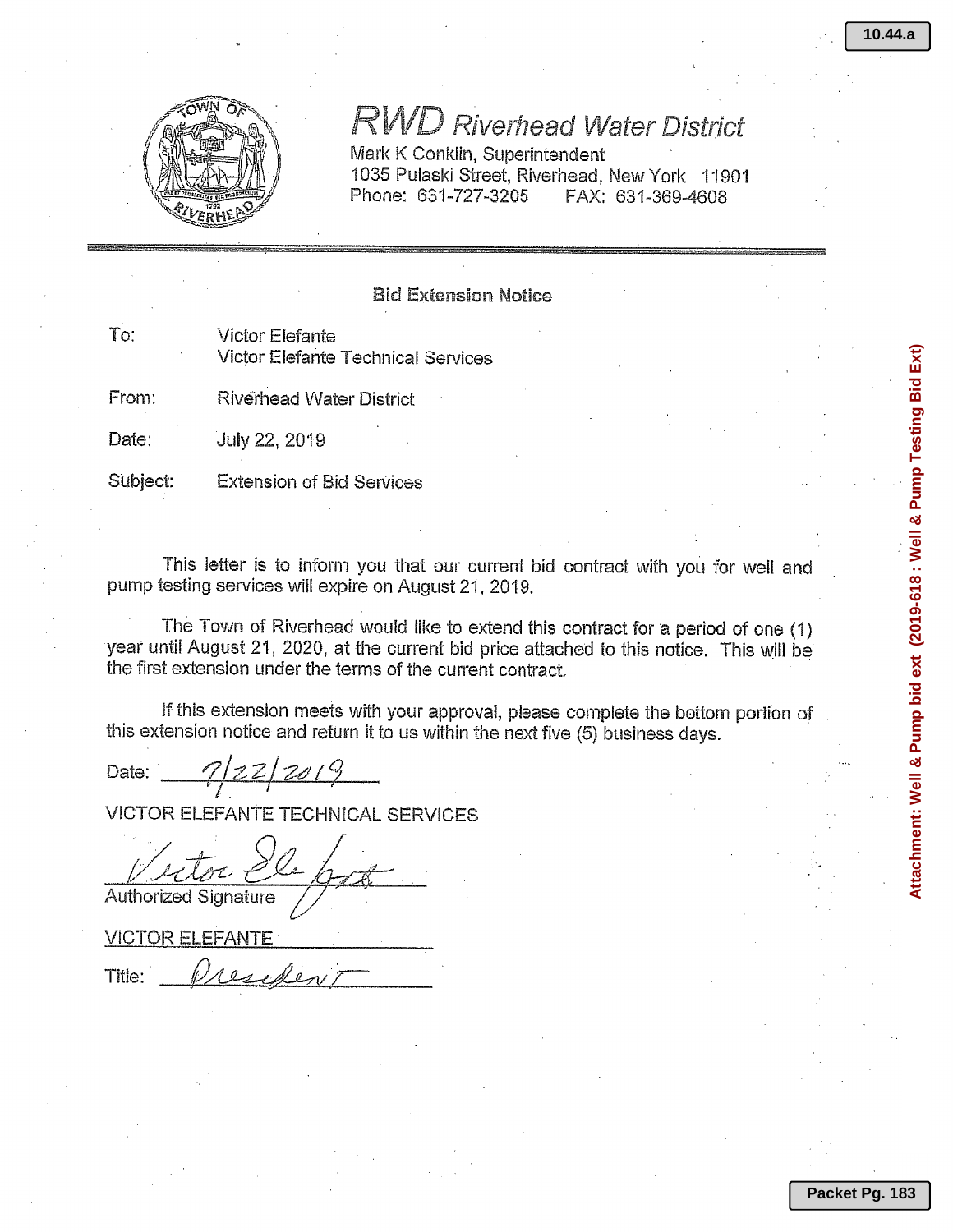## **APPENDIX B**

### **BID PROPOSAL** RIVERHEAD WATER DISTRICT WELL AND PUNP TESTING, EVALUATION, REPORTING And INFORMATION MANAGEMENT

|                                                                                       | Bidder Name: VICTOR ELEFANTE TECH NELAL SEMPLES                                                                                                                                                                                                                                                             |            |  |  |  |
|---------------------------------------------------------------------------------------|-------------------------------------------------------------------------------------------------------------------------------------------------------------------------------------------------------------------------------------------------------------------------------------------------------------|------------|--|--|--|
| ITEM 1 - Well & Pumps Testing, Evaluation, Reporting & Information Management         |                                                                                                                                                                                                                                                                                                             |            |  |  |  |
|                                                                                       | I Full performance tests and reports on performance characteristics<br>throughout full operating range and vibration analysis<br>price per well on an "as needed" basis                                                                                                                                     | $500^{60}$ |  |  |  |
| ‼                                                                                     | Periodic maintenance services and reports on performance under<br>normal system condition with vibration testing per well on<br>an "as needed" basis                                                                                                                                                        | /kJ        |  |  |  |
| III                                                                                   | Maintain operational and historical information on off-site<br>database and update District database per well on an<br>"as needed" basis                                                                                                                                                                    | $130 - 20$ |  |  |  |
| ÷lV                                                                                   | "Hands-on" during maintenance inspections or full test of<br>wells and pumps; N.Y.S.D.O.H approved to provide "contact<br>hours" to operators, who assist in maintenance inspections;<br>on-site covering various wells and pumping equipment-<br>related subjects per well on an "as needed" basis         |            |  |  |  |
| ITEM 2 - Inspection, Analysis & Reports on the Condition of Wells & Pumping Equipment |                                                                                                                                                                                                                                                                                                             |            |  |  |  |
| ł                                                                                     | Includes regular maintenance with recommendations for most<br>cost-effective repair of equipment; review and analysis of well                                                                                                                                                                               |            |  |  |  |
|                                                                                       | performance and recommendations for correcting existing<br>operational problems; well and pump maintenance management<br>and oversight; assist in implementation of operation and<br>equipment changes to assure success of program to maximize<br>savings in power costs per well on an "as needed" basis. |            |  |  |  |
|                                                                                       | laborator entre la sance de cuence de concerte en la compo                                                                                                                                                                                                                                                  | المناشئية  |  |  |  |

Hourly rate based upon the assumption<br>Of 10 hrs per well  $\stackrel{\partial F}{\partial U}$ 

لرسم مثير كحبرير ل

"Il "Hands-on" during maintenance inspections or full test of wells and pumps; N.Y.S.D.O.H approved to provide "contact" hours" to operators, who assist in maintenance inspections;<br>on-site covering various wells and pumping equipmentrelated subjects per well on an "as needed" basis.

يتعين

 $12$ 

سامعاه ومجوده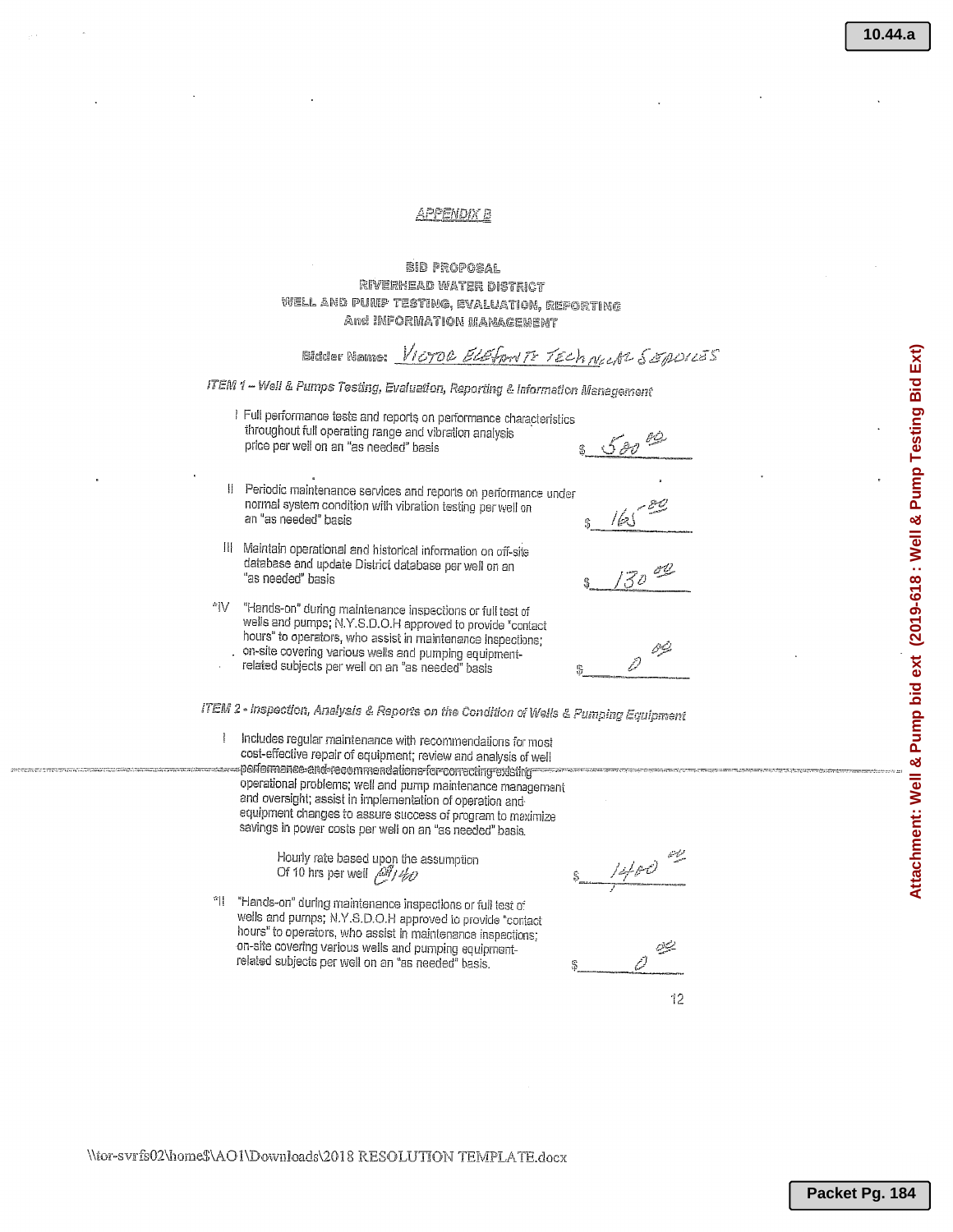#### **BID PROPOSAL (continued)**

**ITEM 3 - Power Cost Reduction Services** 

Power Cost Reduction Study, including site survey, system<br>profile through collection and analysis of operational<br>information per well on an "as needed" basis.

 $$140^{00}$  per hr.<br>TOTAL \$ 335<sup>00</sup>

TOTAL AMOUNT BID FOR ITEMS PER WELL:

\*Attach certification and/or licences

 $13$ 

\\tor-svrfs02\home\$\AO1\Downloads\2018 RESOLUTION TEMPLATE.docx